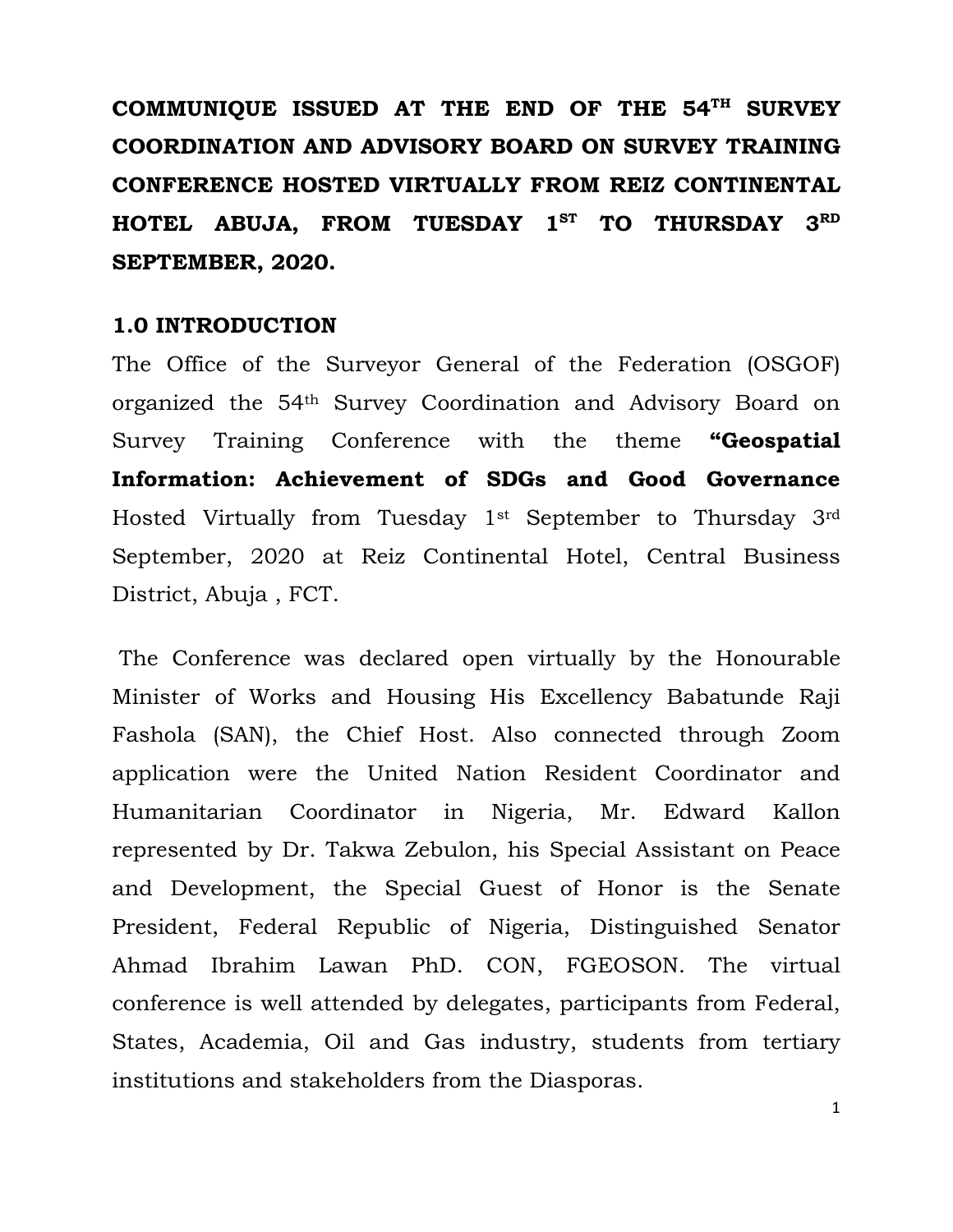In his address, the Surveyor General of the Federation (SGoF), Surv. Samuel A. Taiwo fnca, mnis, the convener of the Conference, expressed his gratitude to all participants especially the invited guests who, despite short notice, honoured the invitation. He equally expressed his appreciation to God and the Federal Government for their support in making this year's conference a reality. The SGoF highlighted the importance of Geospatial Information in the achievement of SDGs and Good Governance. He gave reasons for the virtual Conference which is due to the Covid-19 pandemic. Goodwill messages were delivered from various stakeholders. The Vote of thanks was delivered by the Director, Survey Coordination, Surv. A. G Uzoma. The opening ceremony was followed by the presentation of papers and reports from various stakeholders.

### **2.0 OBSERVATIONS:**

The Conference observes that:

- I. Government Agencies saddled with the responsibility of Data collection are inadequately funded;
- II. Survey reports from State Surveyor Generals and Security Agencies are still not been submitted to the Office of the Surveyor General of the Federation (OSGOF) as required by the Survey Co-ordination Act of 1962 as amended;
- III. The issue of curriculum for Hydrographic Surveying at the Training Institutions has not yet been resolved;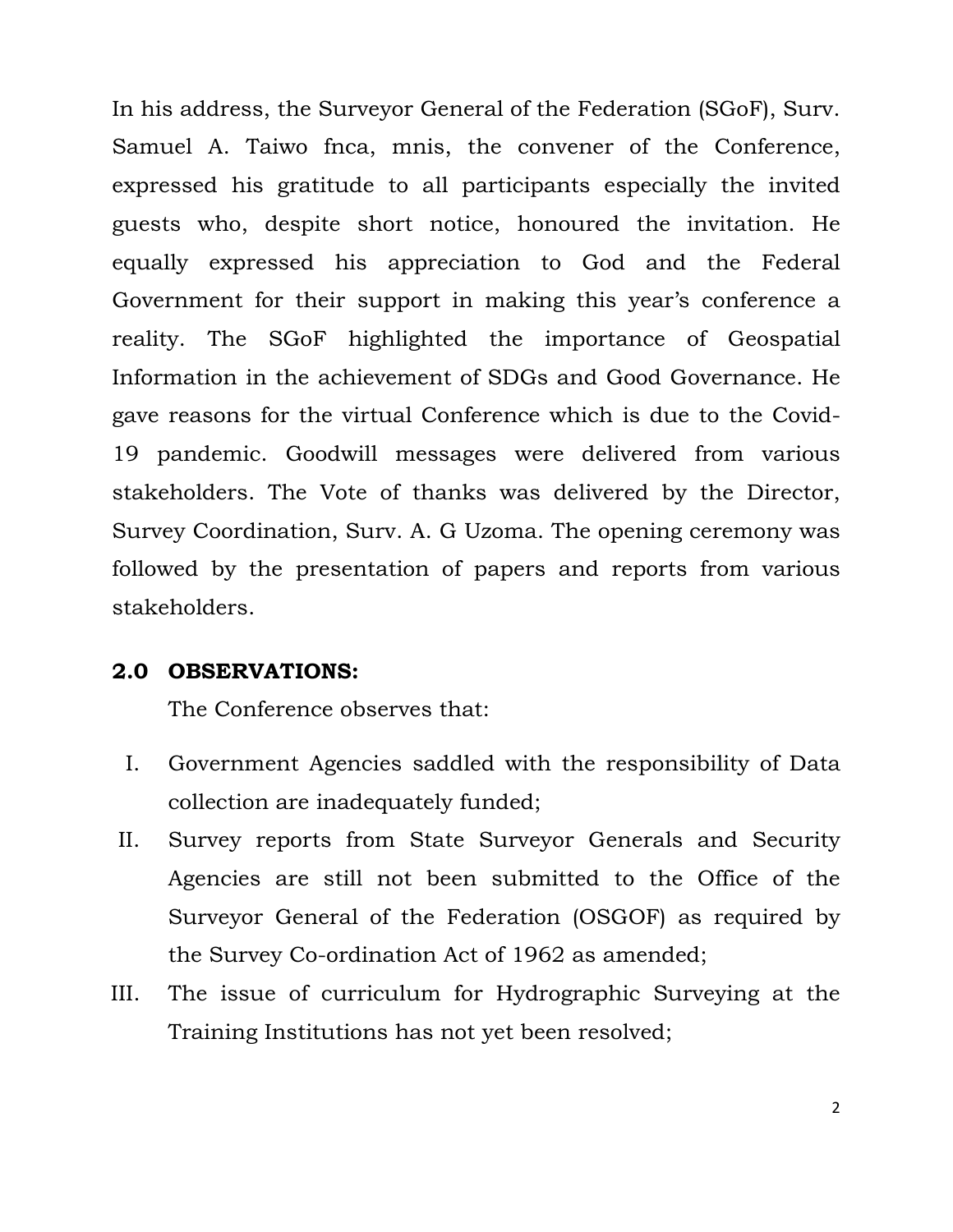- IV. Some State Surveyors General are not abreast with necessary needs and products of Government to solve contemporary socioeconomic challenges;
- V. Surveyors are not much involved in research to identify challenges in their environment;
- VI. The participation of Oil & Gas Industry and other Stakeholders at the Conference is not encouraging;
- VII. That the Sustainable Development Goals (SDGs) cannot be achieved without necessary Geospatial information;
- VIII. The ratio of lecturers to students in Institutions training Surveyors is inadequate;
	- IX. Not all CORS are up and running;
	- X. The Offices of the State Surveyors General yet to be upgraded to Extra-Ministerial status are to liaise with the ones that are already Extra-Ministerial and the OSGOF for directives on how to go about it.

## **3.0 RESOLUTIONS:**

- I. Government Agencies saddled with the responsibility of data collection should be adequately funded and the proceeds from the products be used for development by Government.
- II. The Office of the Surveyor General of the Federation (OSGOF) should provide the standards of the metadata to be submitted by State Surveyor Generals and Security Agencies.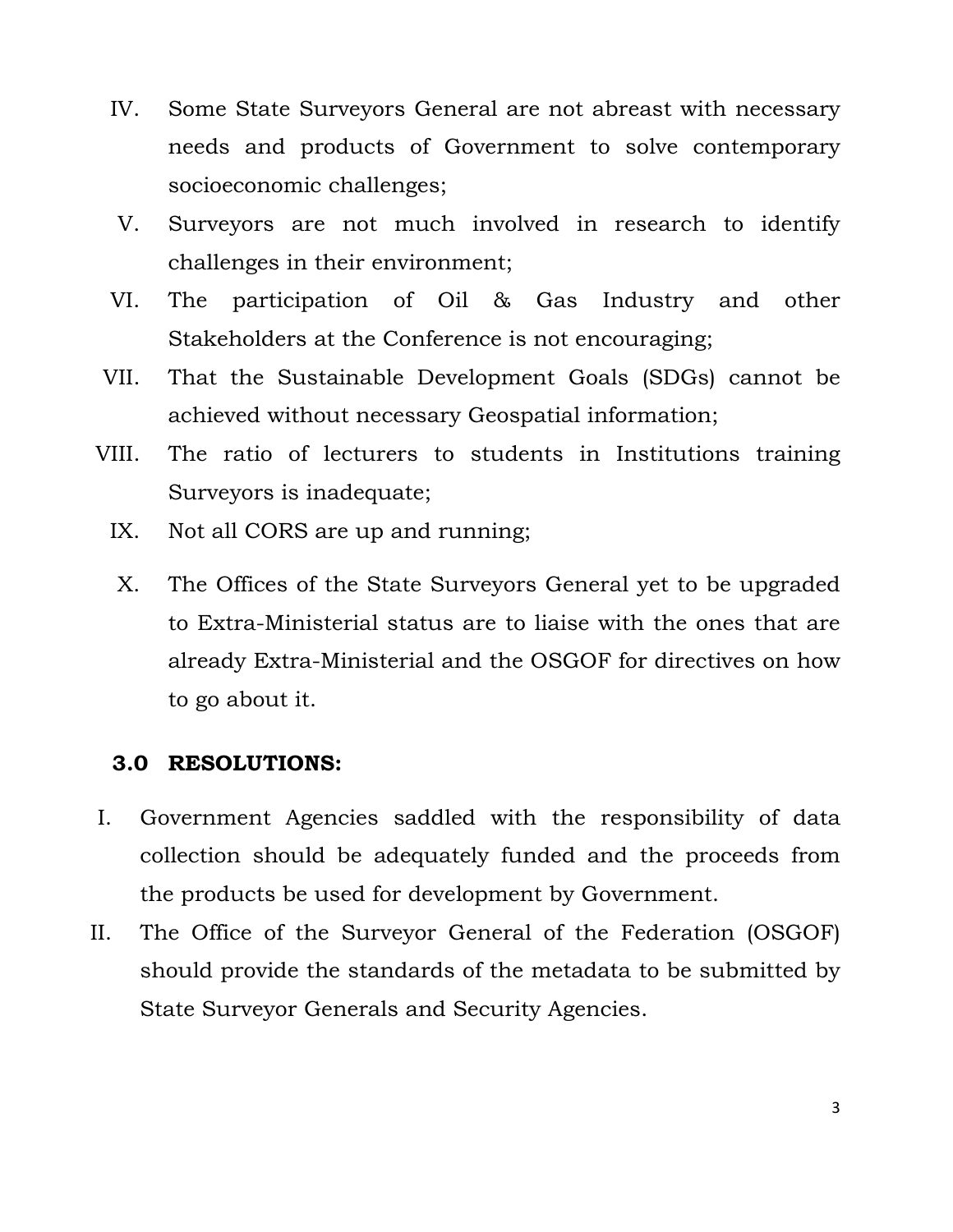- III. The Surveyors Council of Nigeria (SURCON) should liaise with National University Commission (NUC) and National Board for Technical Education (NBTE) for the Curriculum (Content and Instrumentation) on Hydrographic Surveying and other specialized courses including Cartography & GIS, Photogrammetry & Remote Sensing.
- IV. Surveyors should keep themselves abreast of the necessary needs and products of Government to solve contemporary socioeconomic challenges.
- V. Surveyors should be deeply involved in research in order to identify challenges within their environment to evolve Geospatial inputs that could help mitigate such challenges.
- VI. OSGOF should liaise more with Oil & Gas Industry and other Stakeholders to improve their participation in the Conference.
- VII. OSGOF and Office of State Surveyors General should provide information and products that will aid the achievement of the SDGs.
- VIII. The Government and relevant authorities should encourage Institutions offering Surveying & Geoinformatics to employ more lecturers to meet the required ration of lecturers to students.
	- IX. All CORS including State owned should be up and running and State CORS should be streaming into OSGOF Database.
	- X. Urged Offices of the States Surveyors General yet to be upgraded to Extra-Ministerial departments to seek the advice of OSGOF and other States already upgraded on how to fast track their upgrade to extra ministerial departments.